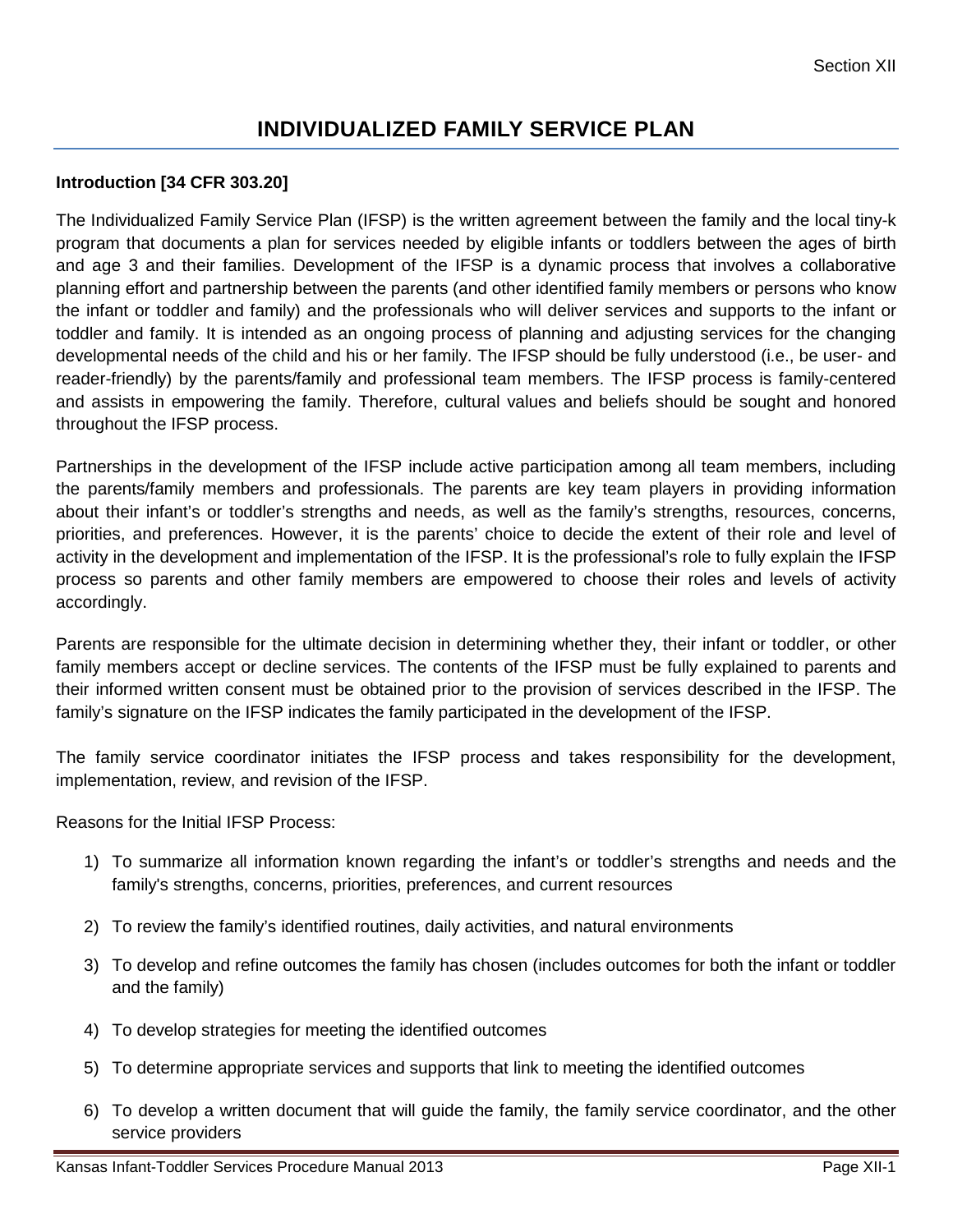- 7) To determine the responsibilities of each team member
- 8) To determine how communication between the parent and other team members will be maintained
- 9) To determine where (natural environments), when, and how services and supports will be delivered to the infant or toddler and family

# **I. Notice of the IFSP Meeting [34 CFR 303.342; § 303.421]**

The Prior Written Notice Form can be found at: [http://www.ksits.org/download/Prior\\_Written\\_Notice.doc](http://www.ksits.org/download/Prior_Written_Notice.doc)

Meeting arrangements must be made with, and written notice of the meeting provided to, the family and other participants early enough before the IFSP meeting date to ensure they will be able to attend. In Kansas, providers give the family and other participants a 10-calendar-day written notice of the IFSP meeting. Parents have the right to waive this notice. Parents must be informed of their rights prior to the meeting, including the right to bring a family member or other individual who knows the infant or toddler and family and can contribute to preparing the IFSP.

IFSP meetings must be conducted

- A. in settings and at times convenient to families, and
- B. in the native language of the family or other mode of communication used by the family, unless it is clearly not feasible to do so.

If parents are unable to attend the scheduled IFSP meeting, the team will not meet. The reason for the cancellation of the meeting must be documented in the infant's or toddler's records. The IFSP meeting must be rescheduled as soon as possible and at a time mutually agreed upon by the parents and other team members.

## **II. Timelines and IFSP Meetings [34 CFR 303.342(a)(b)(c); 303.20]**

- A. The first IFSP meeting is held after the initial evaluation (including any assessments of the infant or toddler and family) and determination of eligibility. The initial IFSP meeting must be conducted within the 45-calendar-day time period from receipt of the referral for the initial evaluation. The meeting is to be scheduled at a mutually convenient time and place for the family and other participants.
- B. Periodic IFSP reviews for an infant or toddler and his or her family must be conducted every six months or more frequently if conditions warrant, or if the family requests a review. Quarterly reviews are encouraged. Reviews may be carried out at a face-to-face meeting or by another means acceptable to the parents and other participants (e.g,. Skype, phone). The intent of this review is to ensure the constantly changing developmental needs of the infant or toddler and priorities of the family are acknowledged and documented. The purposes of the periodic review are to:
	- 1) review and revise the IFSP, as appropriate,
	- 2) determine the degree to which progress toward achieving the outcomes is occurring,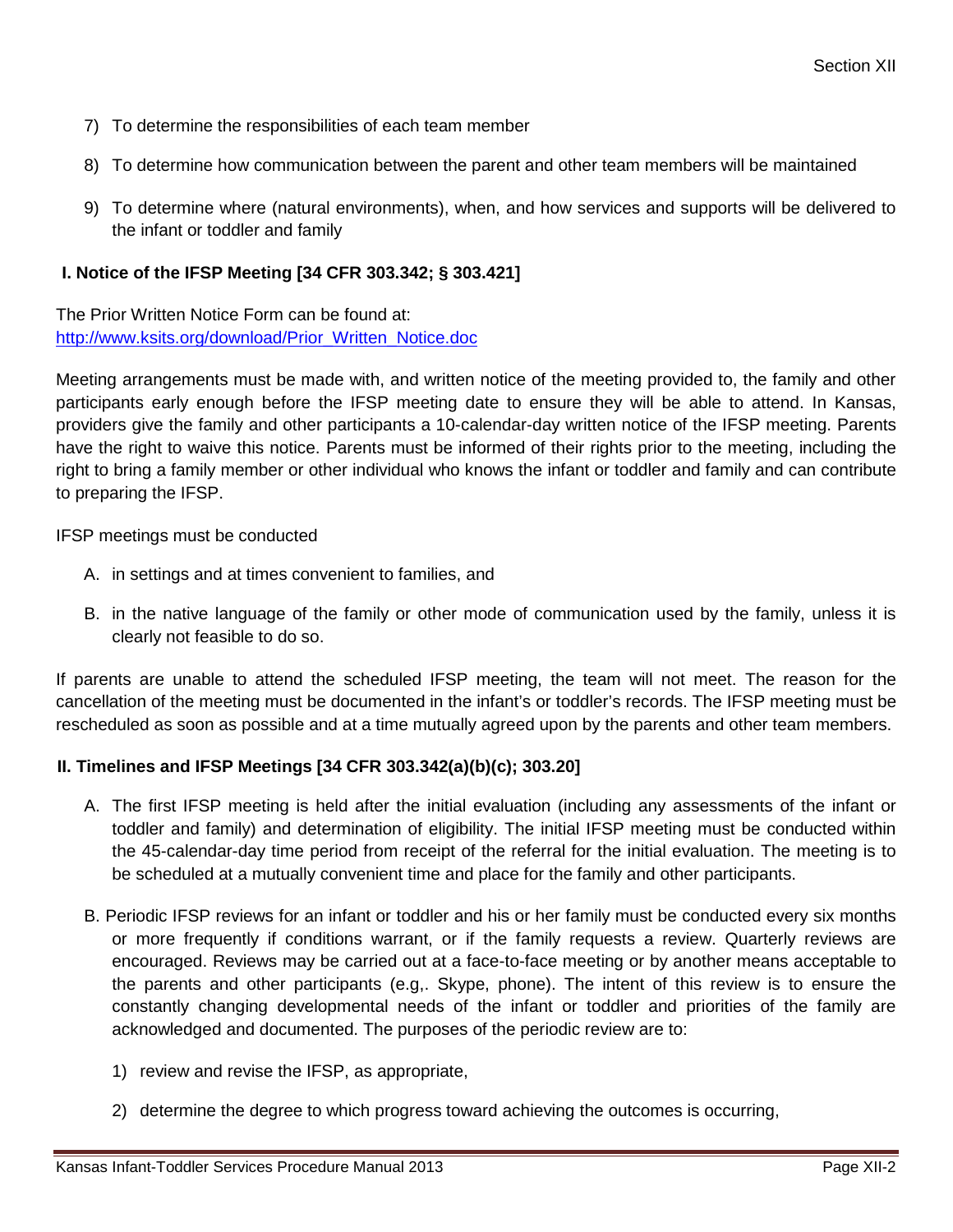- 3) determine whether modification or revision of the outcomes or services is necessary,
- 4) discuss the family's satisfaction with services being received,
- 5) review the results of any new evaluations and ongoing assessments,
- 6) share any other new and relevant information related to the infant or toddler and family, and
- 7) outline plans for the next six months.
- C. An annual meeting to evaluate the IFSP for an infant or toddler and his or her family must be conducted to update its contents. The results of any current evaluations and any other information available from the ongoing assessment of the infant or toddler and family must be used in determining what outcomes are developed and services are needed to achieve those outcomes. The annual review of the IFSP should be consistent with the development of the initial IFSP with regard to participants and purpose.

# **III. Participants in IFSP Meetings [34 CFR 303.343]**

- A. Participants in the initial IFSP and annual review of the IFSP must include:
	- 1) the parent or parents of the infant or toddler,
	- 2) the family service coordinator who has been working with the family or who has been designated by the local tiny-k program to be responsible for the implementation of the IFSP,
	- 3) other family members as requested by the parent;
	- 4) an advocate or other person outside of the family as requested by the parent,
	- 5) the person or people directly involved in conducting the evaluations and assessments. If unable to attend, input from any of these individuals shall be provided through other means, including one of the following
		- (a) Participating in a conference call
		- (b) Having a knowledgeable authorized representative attend
		- (c) Making pertinent records available at the meeting
	- 6) as appropriate, the people who will be providing services to the infant or toddler, family, or both.
- B. Participants in the periodic review of the IFSP shall include
	- 1) the parent or parents of the infant or toddler,
	- 2) the family service coordinator,
	- 3) other family members as requested by the parent,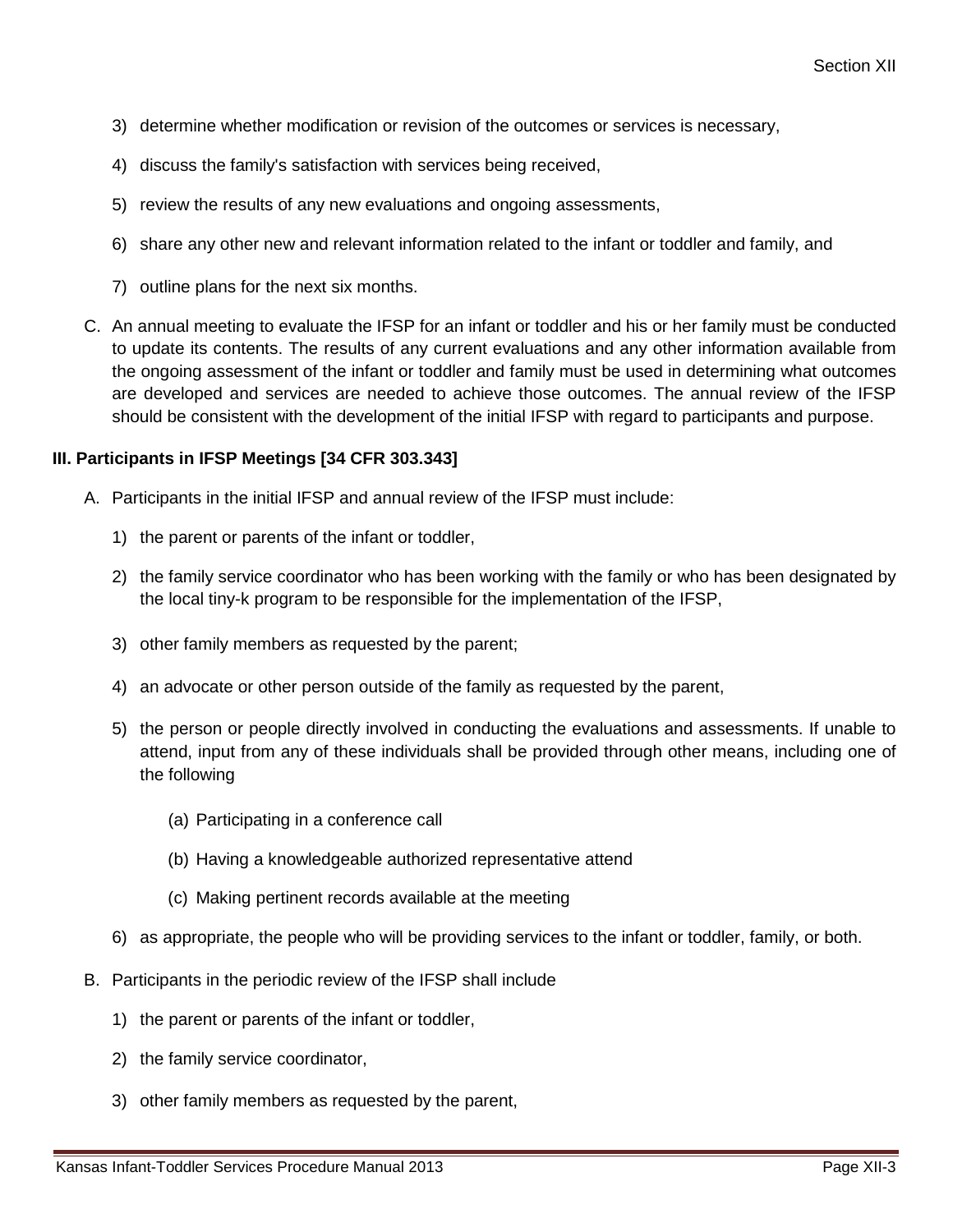- 4) an advocate or other person outside of the family as requested by the parent, and
- 5) others as deemed appropriate or necessary by the local tiny-k program and agreed upon by the parent(s).

#### **IV. IFSP Content Requirements [34 CFR 303.344]**

The IFSP Document can be found at: <http://www.ksits.org/download/IFSP.doc>

The IFSP must include specified content that reflects the unique needs of the infant or toddler and his or her family. The content of the IFSP is to be fully explained to the parents so they understand the importance of their input into its preparation. The IFSP is to reflect the concerns, needs, priorities, and resources of the parents. It must be responsive to both family's and child's needs.

The content of the IFSP must be understandable by all team members, including the parents and other individuals invited by the parents; therefore, it should be free of jargon and professional terminology and be sensitive to the family. The IFSP is to be written in the parent's native language or mode of communication, unless it is clearly not feasible to do so. Copies of the IFSP in both languages, English and the family's native language, are to be kept on file with the local tiny-k program.

- A. The IFSP must include:
	- 1) *Information about the child*'s *status* based on information from the child's evaluation and/or assessments. This information establishes a baseline in order to measure progress including present level of the following developmental domains:
		- (a) Physical development
			- i. Health (including nutrition)
			- ii. Vision
			- iii. Hearing
			- iv. Motor (fine and gross)
		- (b) Cognitive development
		- (c) Communication, language, and speech development
		- (d) Social or emotional development
		- (e) Adaptive/self-help development

In Kansas, we have integrated the early childhood outcomes so all developmental domains (cognitive, communication: expressive and receptive, fine motor, gross motor, self-help and socialemotional) must be integrated into the three identified functional areas of positive social relationships, acquiring and using knowledge and skills, and taking action to meet needs.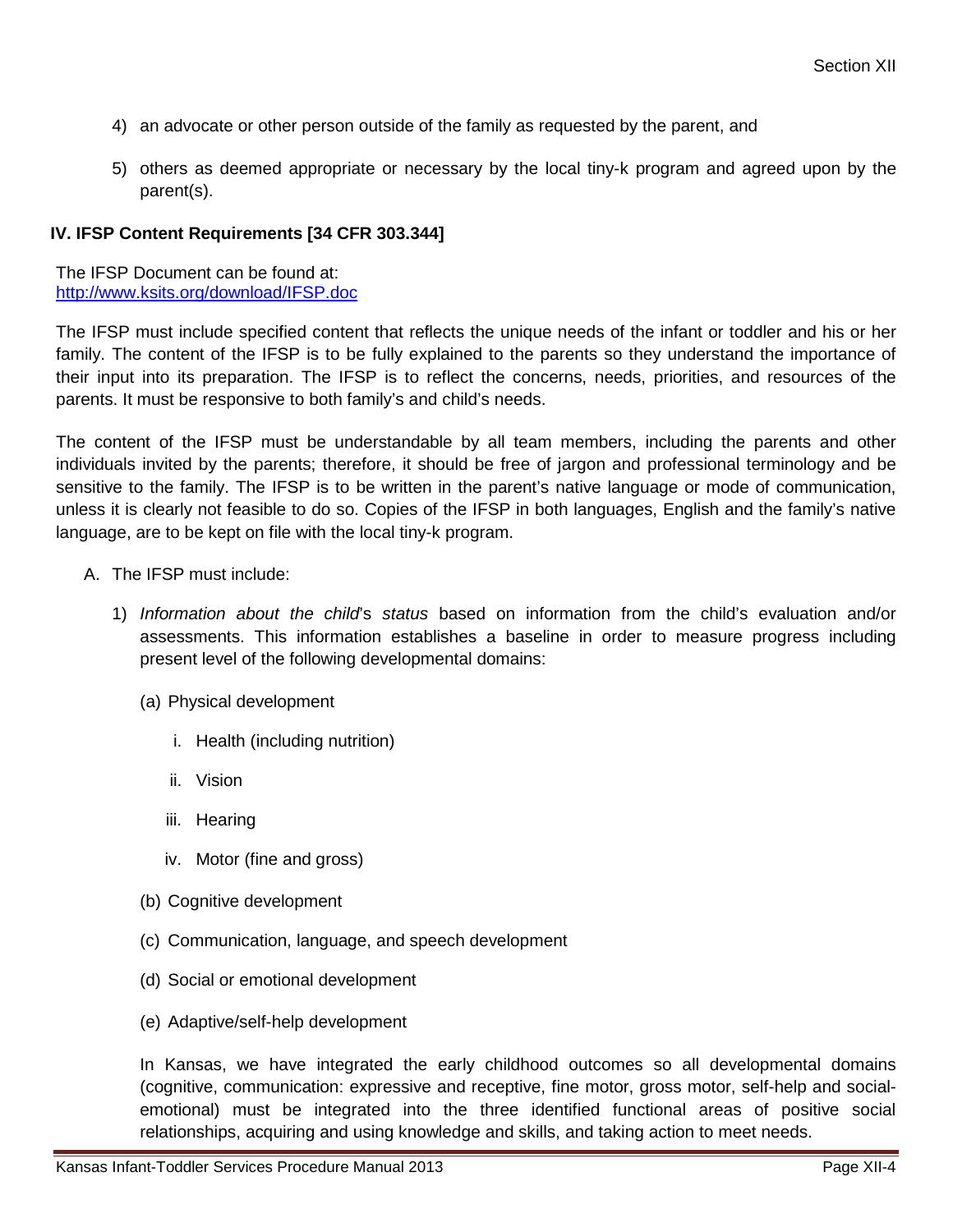2) With concurrence of the family, the IFSP must include a statement of the *family's resources, priorities, and concerns* related to enhancing the development of the child as identified through the assessment of the family. In Kansas, the belief is held that in order for a family to truly enhance the development of their child, their needs as a family must first be met. The identification of these resources, priorities and concerns is key in meeting family needs.

Family assessment is voluntary. In Kansas we safeguard this right by making very clear that the parents have the right to not answer any question asked and to only give the information they are comfortable sharing. Families have the right to limit who sees the information collected.

- 3) A statement of the *measurable results or outcomes* developed and written by the IFSP team (including family members) expected to be achieved for the family and/or child (including preliteracy and language skills, as developmentally appropriate for the child).
- 4) The *criteria, procedures* and *timelines* used to determine
	- (a) the degree to which progress toward achieving the results or outcomes is being made, and
	- (b) whether modifications or revisions of the results/outcomes or services and supports are necessary.
- 5) The IFSP must include a statement of the *specific early intervention services*, based on peerreviewed research (to the extent practicable), necessary to meet the unique needs of the child and the family to achieve the identified results or outcomes. These services are defined in Section XIII of this manual.
	- a. Part C services include, but are not limited to the following:
		- Assistive technology services and devices
		- Audiology
		- Family training and counseling, and home visits
		- Health services
		- Medical services only for diagnostic or evaluation purposes
		- Nursing services
		- Nutrition services
		- Occupational therapy
		- Physical therapy
		- Psychological services
		- Service coordination services
		- Sign language and cued language services
		- Social work services
		- Special instruction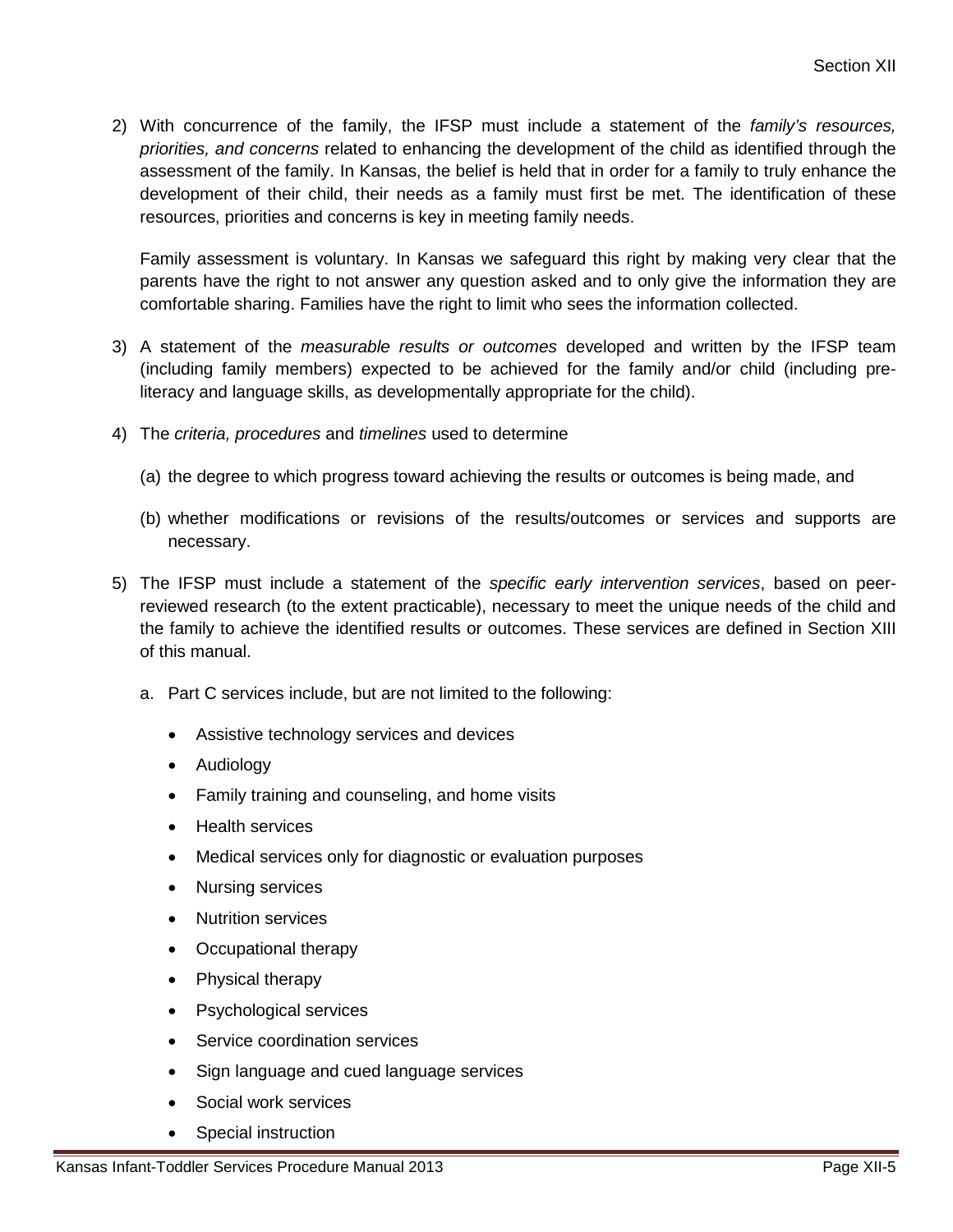- Speech-language pathology
- Transportation and related costs
- Vision services
- b. For each service listed, a statement must include the following:
	- i. The *dates* projected for initiation of services (as soon as possible after the IFSP meeting) and the anticipated length, duration, frequency, intensity, and method of delivering the services.
	- ii. *Length* means the length of time the service is provided during each session of that service (such as one hour or some other specified time period).
	- iii. *Duration* means a projection of when a given service will no longer be provided (such as when the infant or toddler is expected to achieve the results or outcomes in his or her IFSP).
	- iv. *Frequency* and *intensity* mean the number of days or sessions a service will be provided**.**
	- v. *Method* means how a service is provided (direct, indirect, multidisciplinary, transdisciplinary, consultative, etc.).
	- vi. *The natural environments* (location/places) in which the services will be provided. The statement must include a justification of the extent, if any, to which the services will not be provided in a natural environment.

The determination of the appropriate setting for providing Part C services to an infant or toddler with a disability, including any justification for not providing a particular Part C service in the natural environment for that infant or toddler and service, must be

- made by the IFSP team (which includes the parent and other team members),
- consistent with the provisions in Part C services, native language of the child, and Part C services in the natural environment, and
- based on the infant's or toddler's outcomes, which are identified by the IFSP team.

Early Intervention services for infants and toddlers with disabilities are to be provided

- to the maximum extent appropriate, in natural environments, and
- in settings other than the natural environment that are most appropriate as determined by the parent and the IFSP team, only when early intervention services cannot be provided satisfactorily in a natural environment.

"Natural environments" means settings that are natural or normal for the infant's or toddler's age peers who have no disability, and includes those individuals who typically interact with the infant or toddler on a regular basis. Examples of natural environment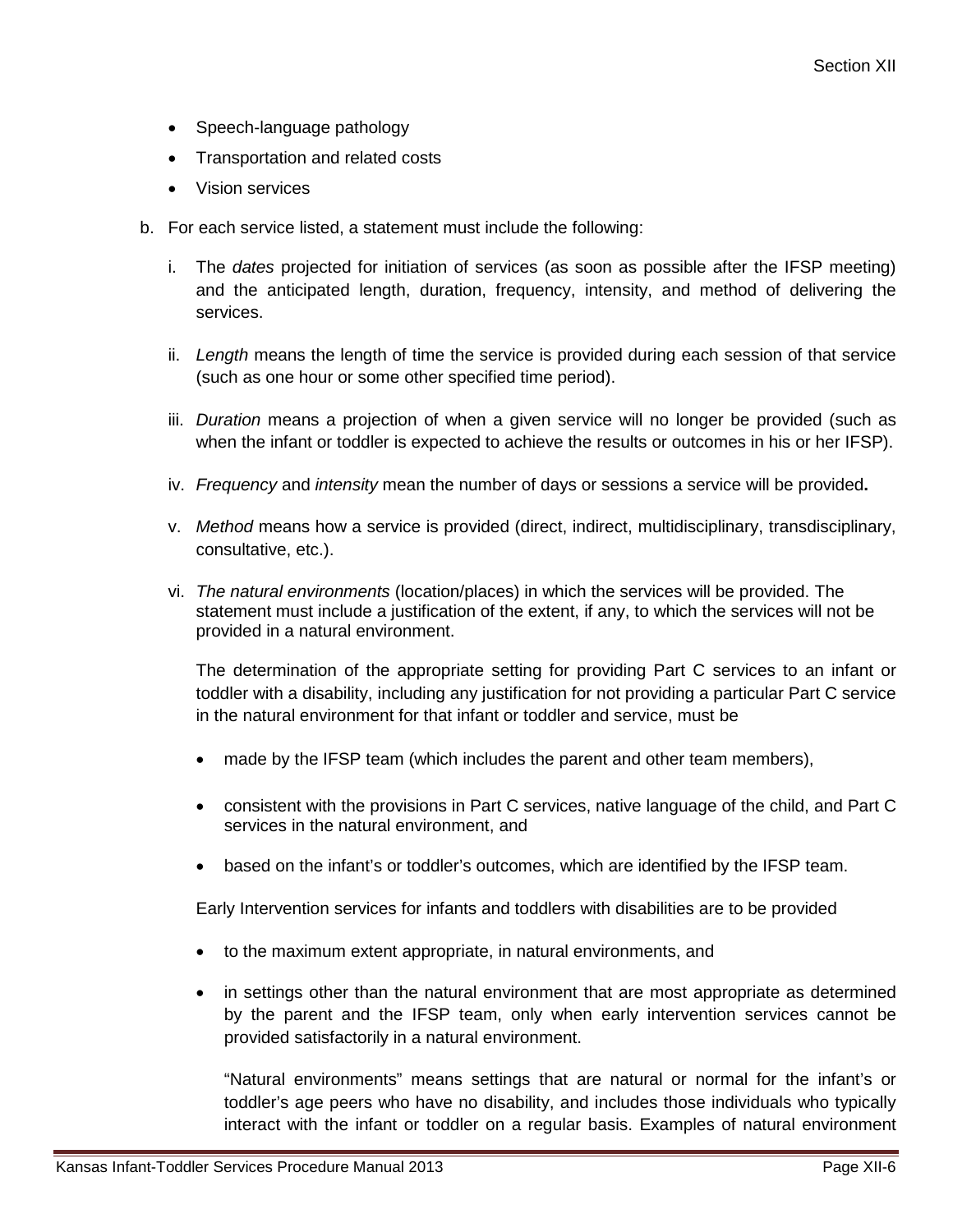settings include the home or community settings in which children without disabilities participate.

- vii. A *statement of local funding sources*, including Medicaid/KanCare and Categorical Aid. Part C funding must always be a payor of last resort for all services.
- viii. The *people or agencies responsible* for providing the Part C services and supports.
- 6) *Family service coordinator* identified by name. This person can be from the profession most immediately relevant to the child's or family's needs or somebody who is otherwise qualified to carry out all applicable responsibilities under Part C of IDEA. The family service coordinator will be responsible for ensuring implementation of the IFSP and coordination with other agencies and persons. The family service coordinator's responsibilities include:
	- (a) Initiation, development, and reviews of the IFSP, and implementation of part C services
	- (b) Coordination with other agencies and/or people of their services and supports
	- (c) Transitions within local tiny-k programs' areas, from Part C to Part B services, or other appropriate services. For further clarification regarding transitions from local tiny-k program please see IFSP Guidance Document and the transition section of the procedure manual.

The IFSP Guidance Document can be found at: [http://www.ksits.org/download/IFSP\\_Guidance\\_Document.pdf](http://www.ksits.org/download/IFSP_Guidance_Document.pdf)

*7) Other services,* to the extent appropriate, that should be included on the IFSP are the following:

- a. Other services the infant, toddler, or family needs or is receiving through other sources, but that are neither required nor funded under Kansas Infant-Toddler Services. The funding sources used to pay for those services or steps taken to obtain those services through public or private sources are to be included within this description.
- b. If those services are not currently being provided, a description should be included on the steps the service coordinator or family may take to assist the infant or toddler and family in securing such other services.

**Note:** The *other services* described above are services an infant, toddler, or family needs, but are neither required nor funded under Part C of IDEA. Listing of these non-required services does not mean these services must be provided. By listing them, the IFSP provides a comprehensive picture of the infant's or toddler's total service needs (not only Part C services but medical and health services as well), which can be helpful to both the infant's or toddler's family and the family service coordinator. It is appropriate for the family service coordinator to assist the family in securing these non-required services.

8) Transition from a local tiny-k program [34 CFR 344(h)]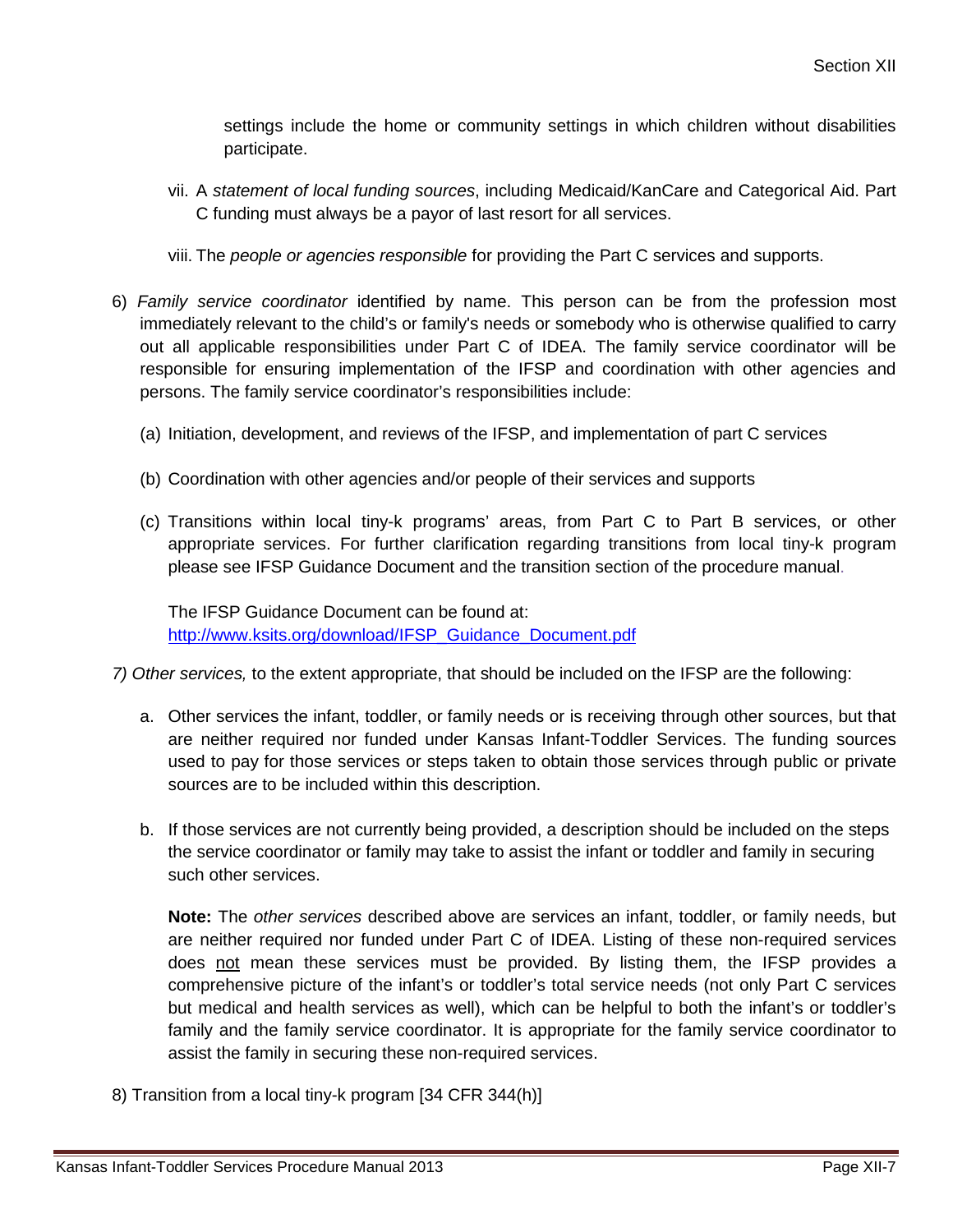B. Transition Plan [34 CFR 303.209]

A transition plan, inclusive of steps to exit from the program and to appropriate services, is a part of the Individualized Family Service Plan (IFSP). This plan must be developed not fewer than 90 days, and at the discretion of all parties, not more than nine months before the child's third birthday.

- 1) The transition team, including the parent(s), is responsible for developing the transition plan.
- 2) The local tiny-k program may develop the transition plan as part of the IFSP at the transition conference. In some instances, the transition plan may be a continuing part of the IFSP, and the transition conference for a child **potentially eligible** for Part B is conducted in a separate meeting.
- 3) The transition team must review program options for the child with a disability who is **potentially eligible** for Part B services for the period from that child's third birthday through the remainder of the school year.

The Statewide IFSP includes required transition steps in the Part C Transition Planning Timelines and Procedures. These are the steps to be taken to support the transition of the child to services after the age of three. This includes Part B, if eligible and elected by the parent(s), or other preschool services, including early education, Head Start and Early Head Start, community child care programs, or other appropriate services.

The family service coordinator, LEA representative, and the parent(s) work closely together to ensure decisions regarding child and family needs for transition services are made collectively by the team. All activities must be documented in the IFSP.

The Service Coordinator facilitates the development of the transition plan in the IFSP.

The steps in the IFSP process to ensure a smooth transition include these elements:

- 1) Arrangement for the transition conference, with approval of parent(s), in a timely manner and at a place convenient to the participants
- 2) Discussion with and training of the parent(s), as appropriate, about possible future placements and other matters related to the child's transition
- 3) Procedures to prepare the child for changes in service delivery, including steps to help the child adjust to and function in a new setting, if appropriate
- 4) **Confirmation that child find (referral) information has been transmitted to the** LEA or with parental permission, another relevant agency
- 5) With written parental consent, transferring information about the child to the new provider to ensure continuity of services, including evaluation and assessment information and a copy of the current IFSP
- 6) Discussing what is needed for eligibility for other programs/services (decisions about the responsibility for performing or sharing evaluations of children are included in the process)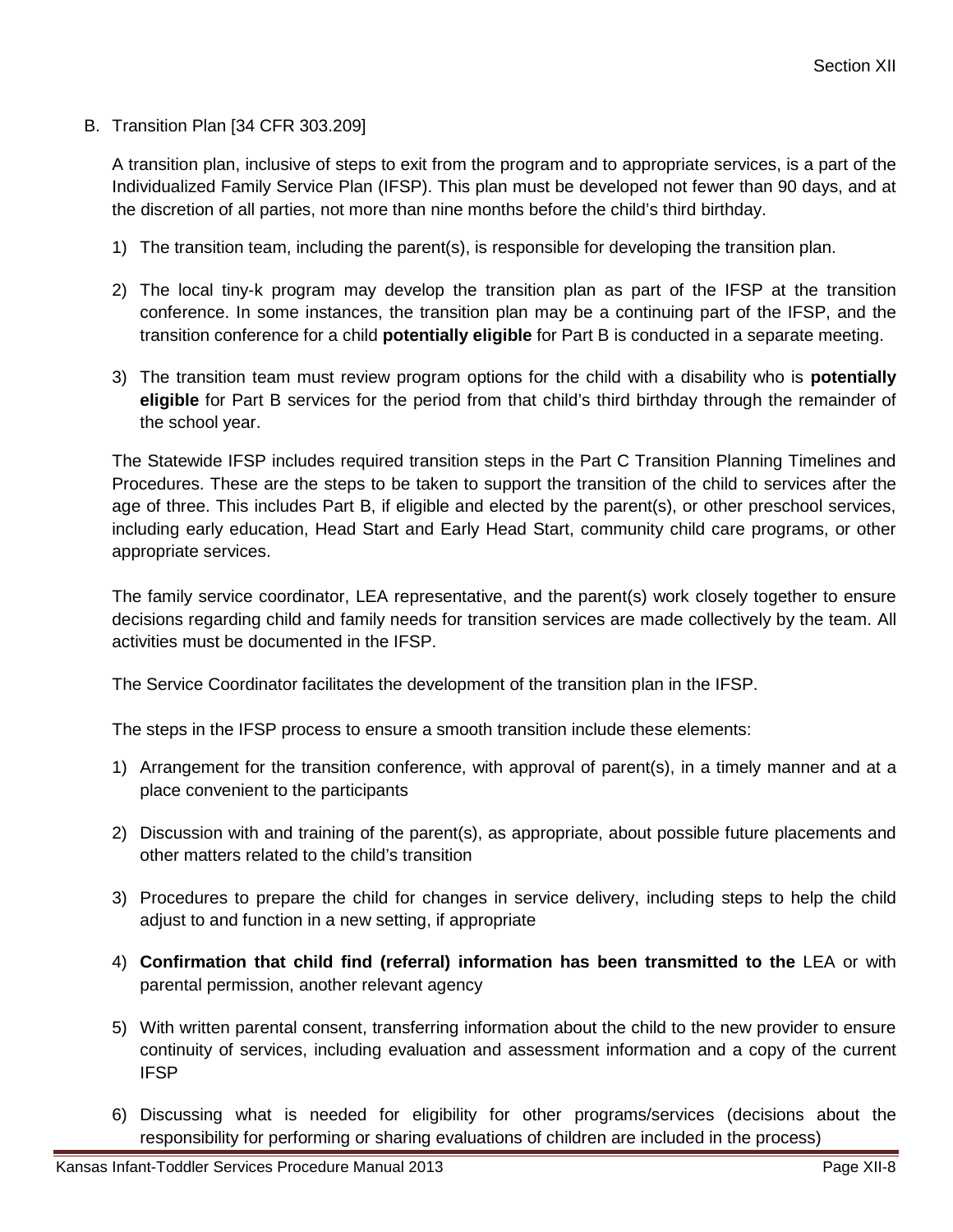- 7) Identifying transition services and other activities that the IFSP team determines are necessary to support the transition of the child
- 8) Determining a timeline for review and update of the transition plan to ensure:
	- (a) services provided by the local tiny-k program continue until the child's third birthday, or other date near the third birthday, depending on appropriate service options,
	- (b) the plan delineates responsibilities of the local tiny-k program and other service agencies, and
	- (c) Part B preschool special education services, if eligible and elected by the parent(s), become available to eligible children upon the third birthday, or other date near the third birthday, depending on Part C/Part B determinations.

# **V. Interim IFSP [34 CFR 303.345]**

- A. In Kansas, the interim IFSP should be used only in a rare circumstance. The interim IFSP does not circumvent the requirements for the timely evaluation, assessments, and development of the IFSP within the 45-calendar-day timeline from the receipt of referral. If an interim IFSP is being considered, the KDHE state staff should be contacted. If an interim IFSP is used, it must meet these conditions:
	- 1) Written parental consent is obtained indicating their knowledge of, and agreement to, the desire to begin services before evaluation, and/or the delay in completing the evaluation.
	- 2) An interim IFSP is developed that includes
		- (a) the name of the family service coordinator who will be responsible for implementation of the interim IFSP and coordination with other agencies and people, and
		- (b) the Part C services that have been determined to be needed immediately by the infant or toddler and family.

## **VI. Parent Consent for Services in the IFSP [34 CFR 303.342(e); §§303.403, 303.404, and 303.405]**

The IFSP Document can be found at: <http://www.ksits.org/download/IFSP.doc>

The contents of the IFSP must be fully explained to the parents and informed written consent must be obtained prior to the provision of any early intervention services described in the IFSP. The early intervention services for which parental consent is obtained must be provided.

- A. The parent must be provided with prior written notice and a request for consent in his or her native language indicating the local tiny-k program is proposing to provide early intervention services for the infant or toddler and the family and the reason for providing the early intervention services.
- B. The local tiny-k program must also provide the parent with the parent rights (procedural safeguards) information.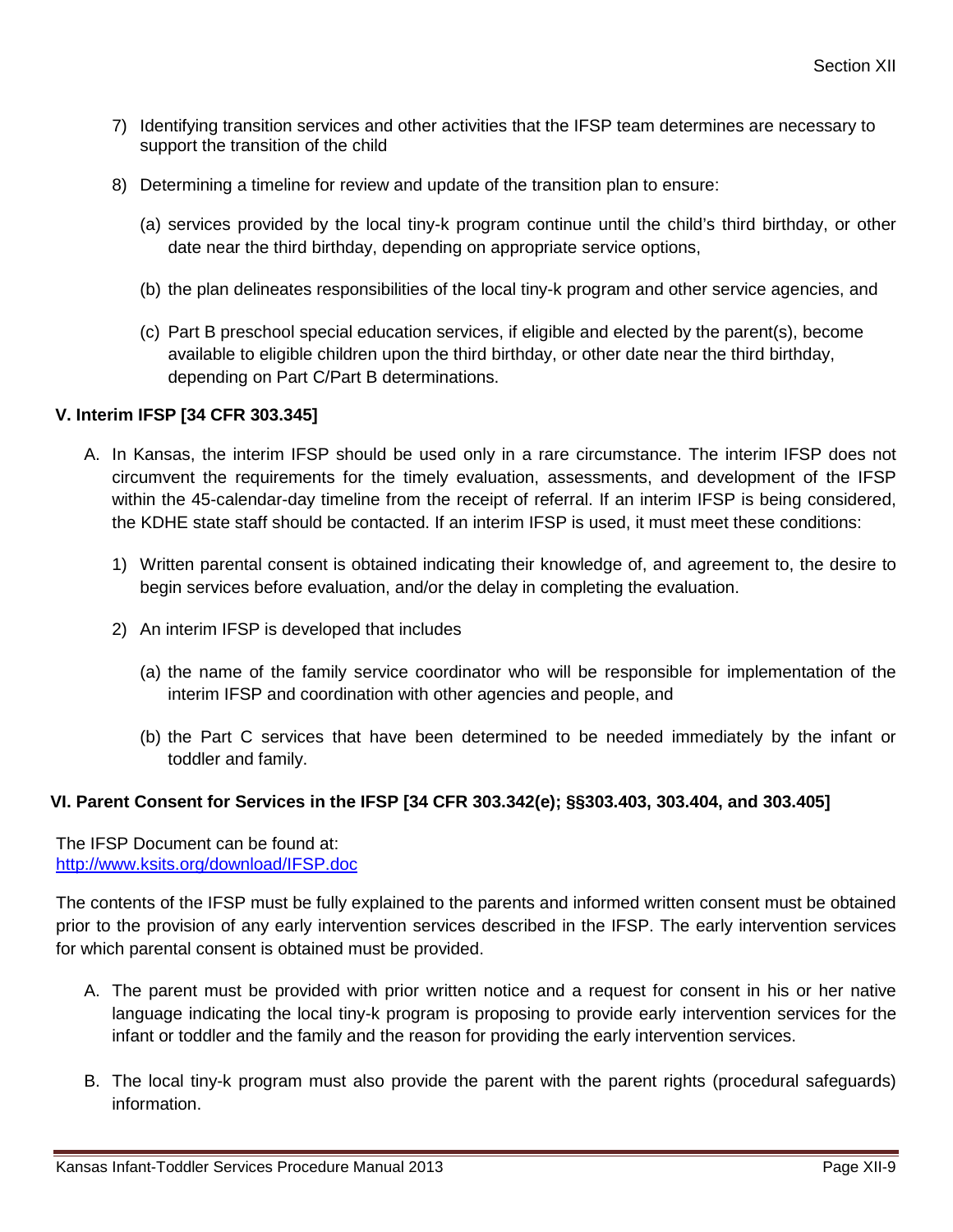Child and Family Rights and Kansas ITS Complaints Process: [http://www.ksits.org/download/Parents\\_Rights\\_Booklet.pdf](http://www.ksits.org/download/Parents_Rights_Booklet.pdf)

- C. The parent must provide informed written consent for the provision of early intervention services.
- D. The parent may determine whether the family will accept or decline any early intervention service written into the IFSP without jeopardizing the right to receive other early intervention services. If the parent does not provide consent for the services, or some part of the services, only the services to which consent has been obtained must be provided.

## **VII. Timelines for Implementing Services [34 CFR 303.20(c)]**

Services in the IFSP must be implemented within 30 days once parental consent for the early intervention services in the IFSP is obtained.

#### **VIII. Exiting From Services**

An IFSP meeting/Review is required for every instance of a child exiting from services including those who transition at age 3. The statewide IFSP form and supporting documents are required.

The IFSP Document can be found at: <http://www.ksits.org/download/IFSP.doc>

The IFSP Guidance Document can be found at: [http://www.ksits.org/download/IFSP\\_Guidance\\_Document.pdf](http://www.ksits.org/download/IFSP_Guidance_Document.pdf)

Once the infant or toddler has been determined eligible and the parent has consented to early intervention services, a child/family cannot be exited unless the infant or toddler is no longer eligible or the parents have withdrawn their consent for services. An individual service identified on the IFSP may end based on the duration of services agreed to on the IFSP. However, an IFSP does not "officially" expire until the annual due date. In all cases, the parent must be provided with prior written notice of the action.

A. Exit Criteria

The criteria for exit include the following conditions:

- 1) The child reaches age 3 (no longer eligible), or
- 2) For an infant or toddler who was eligible due to a developmental delay as defined in Kansas: the infant or toddler functions within his age range in all developmental areas as measured by an assessment or evaluation tool and informed clinical opinion, or
- 3) Parents choose to withdraw their infant or toddler (enrollment in the system is voluntary).
- B. Exit Process
	- 1) No Longer Eligible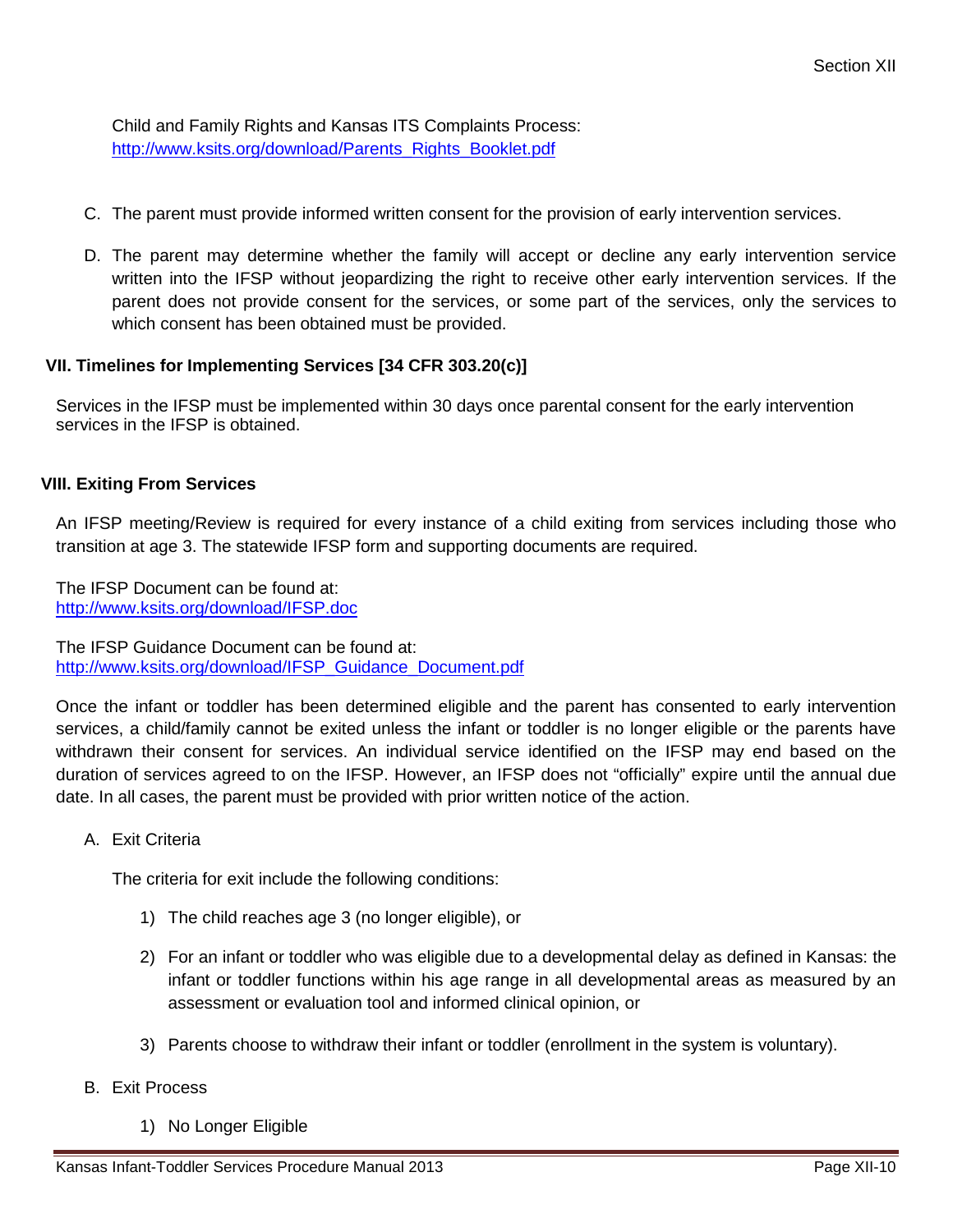- (a) Once the child reaches age 3, he/she is no longer eligible for early intervention services under Kansas Infant-Toddler Services regulations and policies.
- (b) If a local tiny-k program is considering the dismissal of a child before the age of three, a reevaluation of eligibility is required. Separate consent for evaluation shall be provided by the parent. (A local tiny-k program can never consider dismissal of an automatically eligible child. The parent can however, choose to withdraw from the program.)
- (c) The family service coordinator should schedule an IFSP review to discuss the updated evaluation/assessment results. Written notice of the IFSP meeting must be given to the family to notify them that the child's IFSP will be reviewed and that the need for continued services will be determined based on the updated evaluation/assessment results/review.
- 2) Parent Request for Exit

The family may request that the infant or toddler exit early intervention services. Services are voluntary on the part of the family. In this case the infant or toddler may exit without an IFSP review. The *Declining Participation* form must be completed by the local tiny-k program and signed by the parent(s).

The Declining Participation Form can be found at: [http://www.ksits.org/download/Declining\\_Participation.doc](http://www.ksits.org/download/Declining_Participation.doc)

3) Prior Written Notice

The family service coordinator must provide written notice to the parent upon the infant or toddler exiting the services. The notice must state what the action is (exiting early intervention services) and the reason for the action (no longer eligible, parent request, end of services on IFSP, etc.). The notice is to be presented to the parent with a copy of the *Child and Family Rights and KS ITS Complaints Process.* There should be documentation signed by the parent, showing the family is aware of their rights and is in agreement with their child's exiting.

The Prior Written Notice Form can be found at: [http://www.ksits.org/download/Prior\\_Written\\_Notice.doc](http://www.ksits.org/download/Prior_Written_Notice.doc)

Child and Family Rights and Kansas ITS Complaints Process: [http://www.ksits.org/download/Parents\\_Rights\\_Booklet.pdf](http://www.ksits.org/download/Parents_Rights_Booklet.pdf)

4) Exit Plan and Meeting

Prior to the discontinuation of services, the family service coordinator is responsible for convening an exit meeting with the family to develop an exit plan. This exit meeting may be combined with other meetings already occurring (e.g., IFSP meeting, IEP meeting, or transition conference). The exit plan should include activities to prepare for exiting and a reasonable time frame for completing them. The plan should also include procedures to connect the family with community resources or to transfer to other programs.